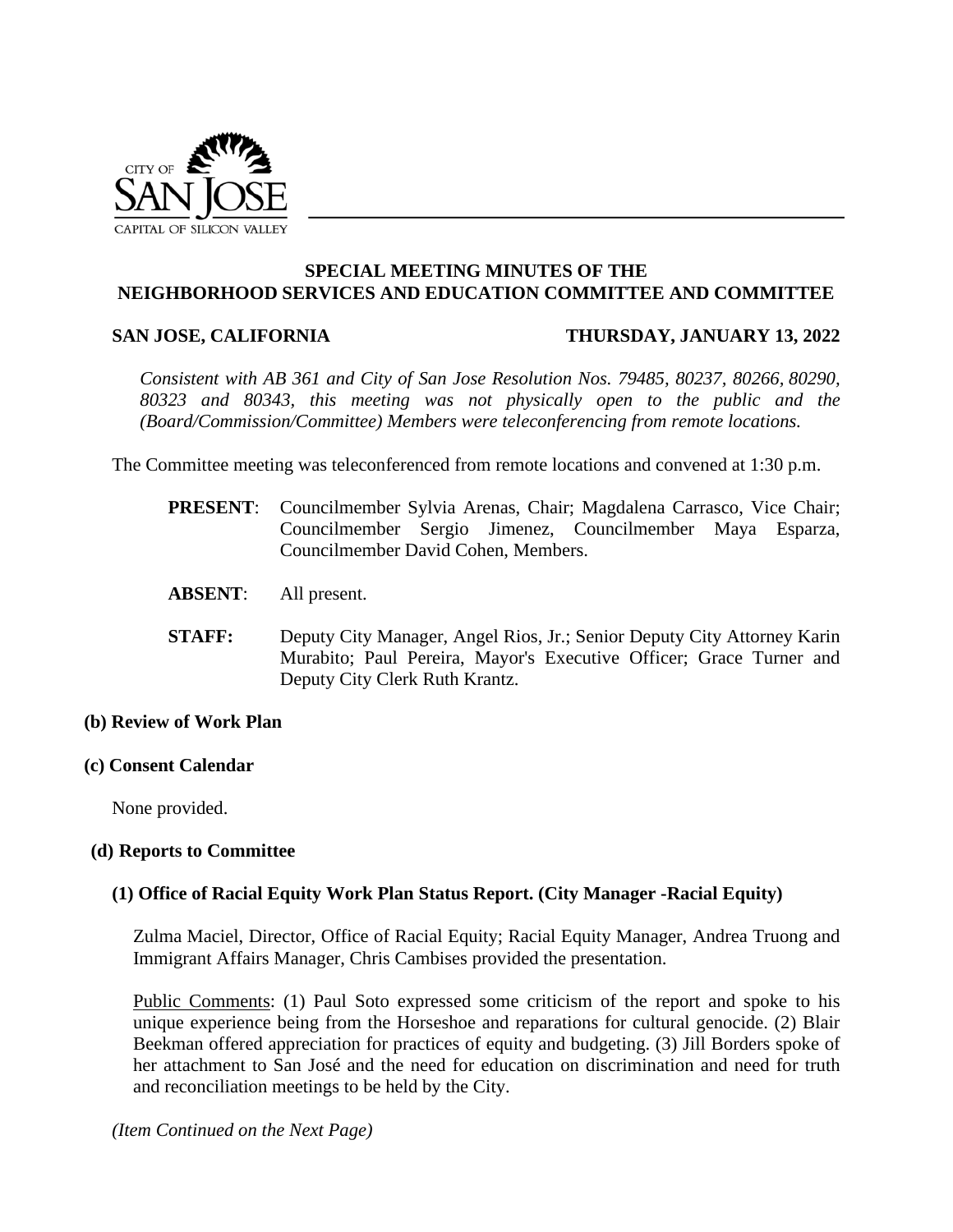# **(1) Office of Racial Equity Work Plan Status Report. (Cont'd.)**

Councilmember Sergio Jimenez had questions regarding affinity groups, and Zulma Maciel, Director, Office of Racial Equity offered to pull information as requested. She responded to additional questions from the Committee.

Councilmember Maya Esparza and Councilmember Sylvia Arenas spoke to consideration of the objectives laid out and leveraging of resources, including examining the value of County and their respective departments and inclusion of the Gramatura framework item when it returns to Council.

Action: Upon motion by Councilmember Maya Esparza, seconded by Councilmember Sergio Jimenez and carried unanimously, the status report of the Office of Racial Equity from July to December 2021, and roadmap for January to June 2022 which includes both immigrant affairs and racial equity work was accepted and cross-referenced to the February 8, 2022 City Council meeting. (4-0-1. Absent: Carrasco.)

# **(2) Discussion of Proposed Equity Roundtable. (City Manager -Racial Equity)**

Zulma Maciel, Director, Office of Racial Equity provided background and introduced presenters: Andrea Truong, Racial Equity Manager, ORE; Carmen Brammer, Black Leadership Cabinet; Héctor Sánchez-Flores, National Compadres Network, who then provided a presentation.

Public Comments: (1) Paul Soto spoke to need for reparations. (2) Blair Beekman spoke to equity and language interpretation during our meetings. (3) Jill Borders spoke on her excitement for the possibilities where healing can begin.

Action: No action required. The proposed Equity Roundtable framework, selection process, and member composition and provide input for consideration and further refinement was discussed.

## **(3) Equity and Inclusion Service Report. (Library)**

Deputy City Manager, Angel Rios, Jr. provided opening remarks. Library Director Jill Bourne and Karla Alvarez, Library Community Programs Administrator provided a presentation.

Public Comments: (1) Paul Soto opined that "equity" as is being used here is an oxymoron. (2) Jill Borders spoke to SB330 and affordable housing and need for a micro library if losing community space. (3) Michele Rowic, with the SJPL and member of the Library's EDI program spoke to reducing barriers and noted that libraries are at the forefront of equity and inclusion. (4) Blair Beekman spoke to digital inclusion and a future of sustainable practices. (5) Jennifer Lucas from California State Council on Developmental Disabilities spoke to inclusion of those with intellectual and mental disabilities as members of the community with equal opportunities for services.